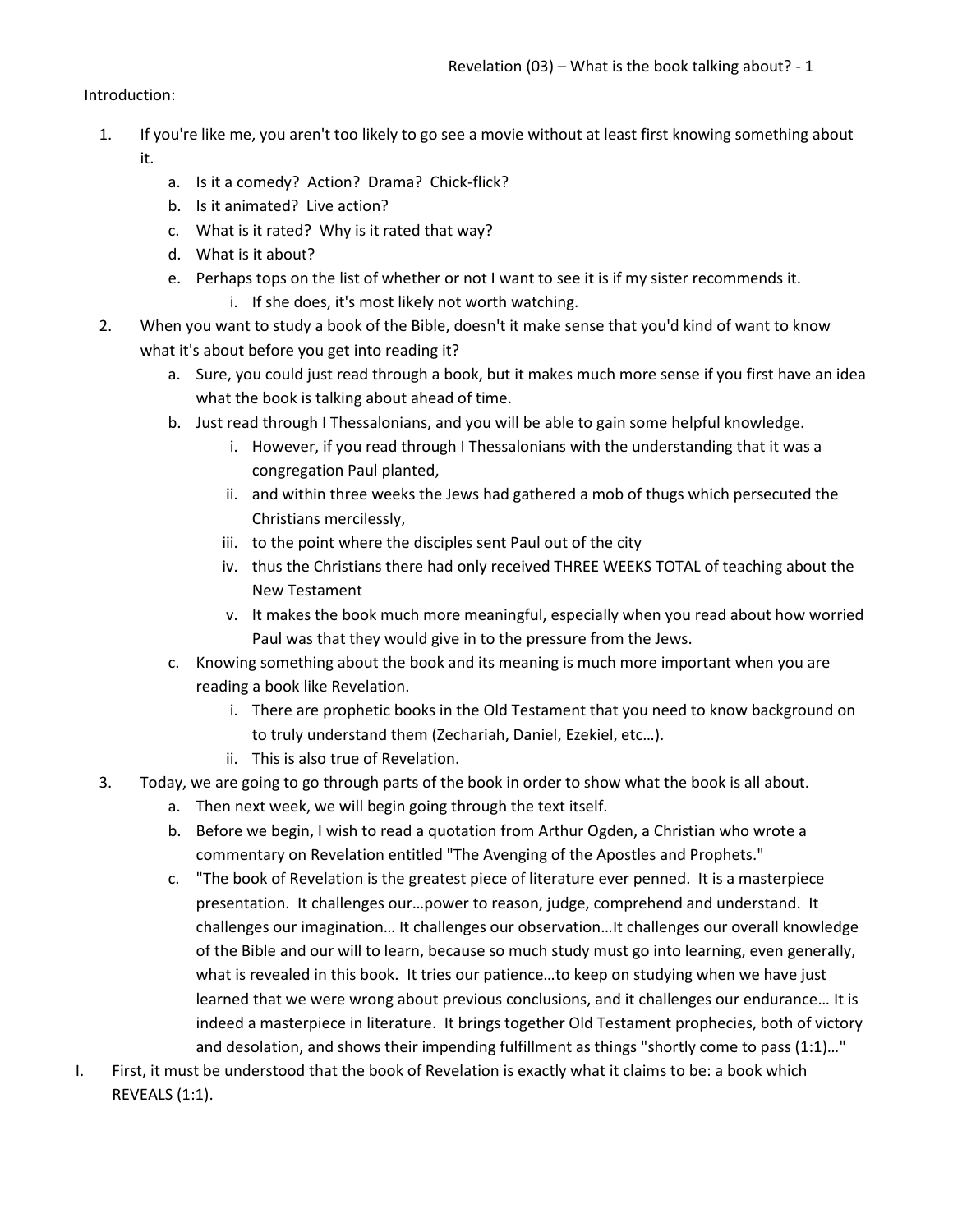- a. The word translated "revelation" is APOKALUPSIS (from which we get our word Apocalypse), and it means an unveiling, an uncovering, or a revealing.
	- i. So, according to the very first verse, this book was written to reveal something, not to conceal it.
- b. But what was it supposed to be revealing?
	- i. It was the revelation of Jesus Christ.
		- 1. It was given by Jesus (through His messenger), concerning Jesus, and about something Jesus was going to do.
	- ii. This revealing was "of things which MUST shortly come to pass."
		- 1. This gives us our first big clue to what the book of Revelation is all about.
		- 2. Last week, we saw from Scripture that all books of the Bible were completed prior to the destruction of Jerusalem (AD 70).
			- a. The book of Revelation was written sometime in the mid-60's.
		- 3. Because of this, we can know that the things in the book were fulfilled SHORTLY after the book was written.
			- a. John was told the events were "at hand" (1:3).
			- b. John said the kingdom was "at hand" about 3 ½ years before the kingdom came into existence on Pentecost.
			- c. If we were to really stretch it, we could say that the events in the book were to happen within 5-10 years of when the book was written.
			- d. Let us stretch it even more, and be liberal about it, to 20 years.
			- e. At the latest the events in Revelation would take place by 85 AD.
			- f. We will be narrowing this down considerably in a moment.
- II. Revelation describes a "coming with clouds" (1:7).
	- a. Isaiah 19:1-4 describes God coming, riding on a cloud, and it is a scene of judgment against the nation of Egypt, whom God will overthrow.
		- i. Since most of the imagery in Revelation comes from the Old Testament, we need to look there to help us understand what different symbols mean.
		- ii. If coming with clouds in the Old Testament described a coming in judgment, then we should assume (and if we read through the book, it becomes clear) that when it is used in Revelation, it means the same thing.
	- b. Jesus described His coming in judgment on Jerusalem as a "coming in the clouds" (Matthew 24:30).
	- c. So, the Book of Revelation describes a coming in judgment which took place between AD 64 and 85.
- III. "All kindreds of the earth shall wail" (1:7).
	- a. This exact wording (in Greek) is used by Jesus in Matthew 24:30, but there (in the KJV) it is translated, "all tribes of the earth shall mourn."
		- i. Jesus stated this in context of the destruction of Jerusalem (Matthew 24:1-34).
		- ii. The tribes under consideration would be the literal tribes of Israel.
		- iii. Since it is the exact same words in Greek, it seems logical to suggest the same meaning would apply here.
	- b. So, the Book of Revelation describes a coming in judgment which took place between AD 64 and 85, which would cause the physical Israelites to mourn.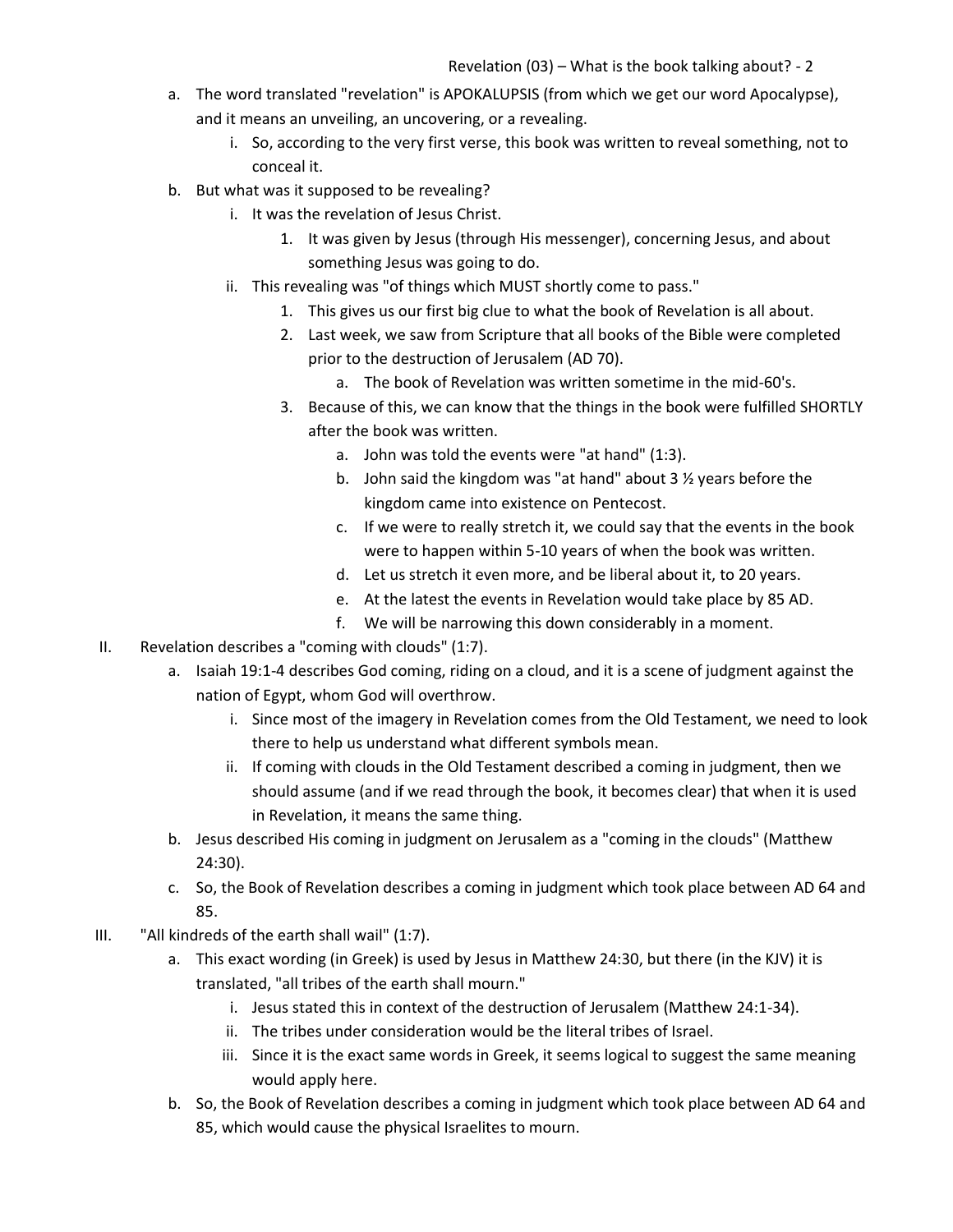- IV. The great harlot is identified (Revelation 17).
	- a. 17:1 the judgment is upon the great harlot who is called Babylon (remember that the book is about a coming in judgment).
	- b. 17:18 the harlot is the great city which rules over the kings of the earth.
		- i. We are introduced to "the great city" back in  $11:8 -$  "the great city, which spiritually is called Sodom and Egypt, where also our Lord was crucified."
		- ii. Jesus was only crucified in one city: Jerusalem.
		- iii. Jerusalem was called "Sodom" in the Old Testament (Isaiah 1:9, Jeremiah 23:14, Ezekiel 16:46-56).
		- iv. Jerusalem was called the faithful city which had become a harlot (Isaiah 1:20).
			- 1. Jerusalem is frequently viewed as a harlot in the Old Testament.
	- c. "BUT," the argument comes, "Jerusalem didn't rule over the kings of the earth!"
		- i. The word "earth" is *ge* (as in geology), and is often translated "land" (as in the Promised Land).
		- ii. The early church specifically said who the "kings of the earth" were (Acts 4:26-27).
			- 1. Herod and Pontius Pilate
			- 2. These men only ruled over one land: Palestine or Israel.
	- d. The Book of Revelation was written describing a coming in judgment against a city which took place between AD 64 and 85, which would cause the physical Israelites to mourn.
		- i. By now, perhaps you have an idea of which city is under consideration, but let us continue.
- V. The cause of the judgment against Babylon the Great (Revelation 18:20-19:2).
	- a. The judgment upon the city called Babylon was so that God could avenge the blood of the apostles and prophets (18:20).
	- b. The judgment upon the city called Babylon would be violent (18:21).
	- c. The city was guilty of the blood of prophets, of saints, and of ALL that were slain on the earth (18:24).
	- d. Now, let us compare this with something that Jesus said while He was here on earth (Matthew 23:34-39).
		- i. To Jerusalem, Jesus says, "I send unto **you** prophets, and wise men, and scribes: and some of them **ye** shall kill and crucify, and some of them ye shall scourge in your synagogues, and persecute them from city to city, (35) that upon **you** may come all the righteous blood shed upon the earth, from the blood of righteous Abel unto the blood of Zechariah, the son of Berechiah, whom ye slew between the temple and the altar. (36) Verily I say unto you, all these things shall come upon this generation. (37) O **Jerusalem, Jerusalem**, thou that killest the prophets and stonest them which are sent [Gr. Apostles] unto thee..."
		- ii. The judgment upon the city called Babylon was because the blood of the apostles and prophets were being avenged (Revelation 18:20).
			- 1. Jesus said that the blood of the apostles and prophets were going to be avenged on Jerusalem.
		- iii. The judgment upon the city called Babylon was because they were guilty of the blood of the saints (Revelation 18:24).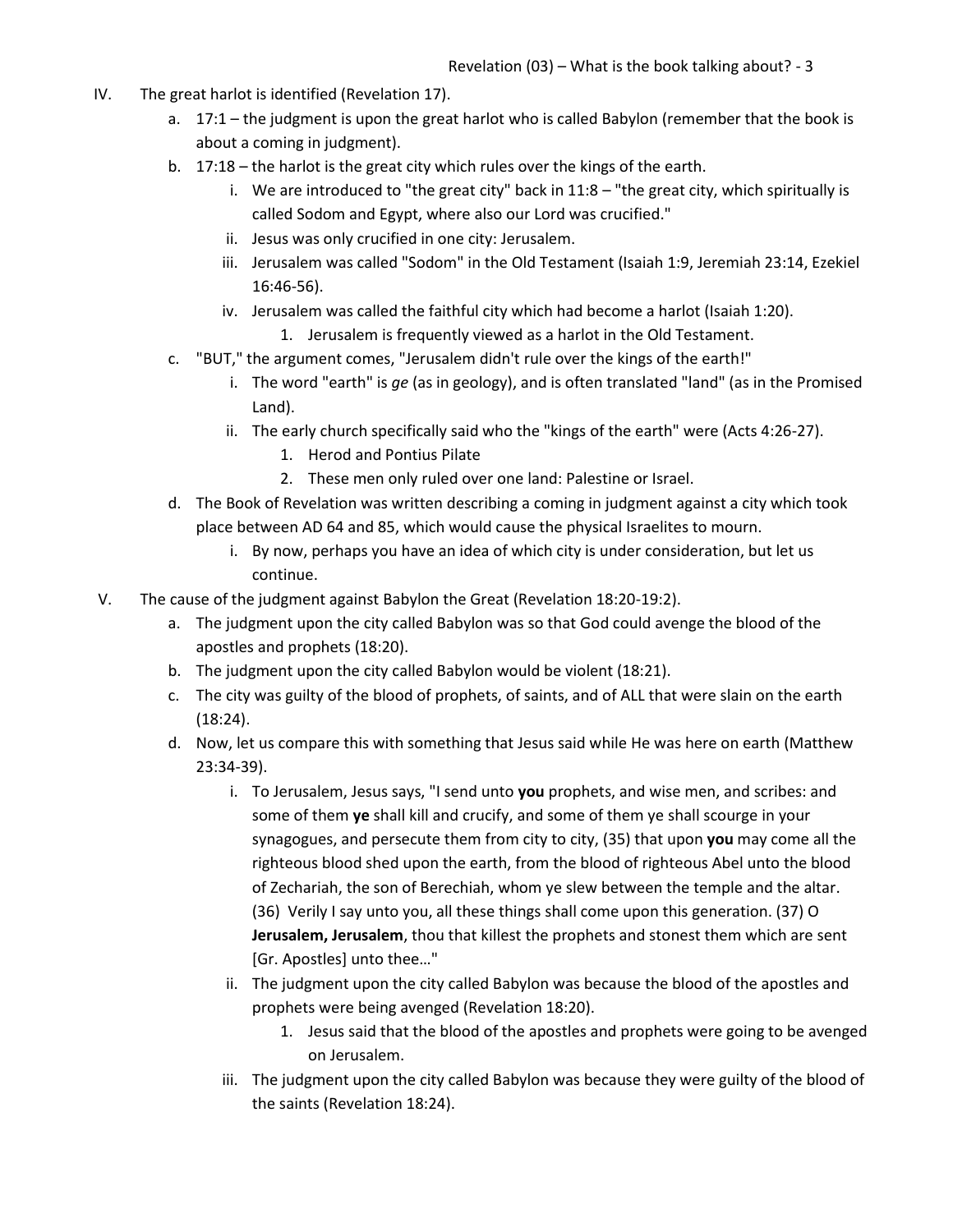- 1. Jesus said that the blood of ALL the righteous (saints would be the righteous ones) would be avenged upon Jerusalem.
- iv. According to Jesus, God would avenge the blood of the apostles, prophets, and all the righteous upon the city of Jerusalem.
	- 1. According to Revelation, God destroyed the city called Babylon in order to avenge the blood of the apostles, prophets and all the righteous.
	- 2. Only two options exist at this point:
		- a. Babylon is Jerusalem, and Matthew 23:34-39 is describing the same events as Revelation 18:20-19:2.
		- b. Or God somehow messed up and didn't actually avenge the blood of the apostles, prophets, and saints when He destroyed Jerusalem and had to find another city to destroy to finish the avenging.
- e. The Book of Revelation is describing a coming of Jesus Christ in judgment upon the city of Jerusalem in AD 70, which caused the physical Israelites to mourn and wail.
- VI. What purpose does it serve to have a book about the destruction of Jerusalem?
	- a. Considering now that we understand the book of Revelation was written about the destruction of Jerusalem, the once faithful city that had turned (spiritually) into a harlot and was guilty of the blood of Jesus, the apostles, the prophets, and all the other righteous, the question still remains: why would God give us a book about it?
	- b. It shows the fulfillment of Old Testament prophecy (the destruction of Jerusalem was mentioned in Zechariah 14:1-2, Isaiah 2:1-4, Micah 3:12-4:2, Joel 2:28-32; also throughout Deuteronomy).
	- c. It shows the visible end of the Old Testament system.
		- i. Jeremiah spoke of the New Covenant that God would make with His people (Jeremiah 31:31).
			- 1. We know that this new covenant was instituted on the Day of Pentecost after the death and resurrection of Christ (Acts 2).
			- 2. But the Old Testament system, the Law of Moses, was still being followed by the majority of the Jews.
				- a. The fact that they could still practice the Old Law caused many Jews to think that Christianity couldn't be the New Covenant.
			- 3. With the destruction of Jerusalem, of the temple, of the genealogical records, it became physically impossible to follow the Law of Moses.
				- a. There has been no altar for sacrifices to be made since AD 70.
				- b. There has been no temple in which the High Priest could enter with the Day of Atonement sacrifice for the people since AD 70.
				- c. There have been no records of lineage proving descent from Aaron for someone to be a High Priest since AD 70 (there have been no high priests since that time).
				- d. God made it physically impossible for anyone to follow the Law of Moses since AD 70.
		- ii. Physical Jerusalem was destroyed so that the New Jerusalem could shine forth.
			- 1. After the judgment scene in Revelation 20, the New Jerusalem descends out of heaven and is described as glorious.